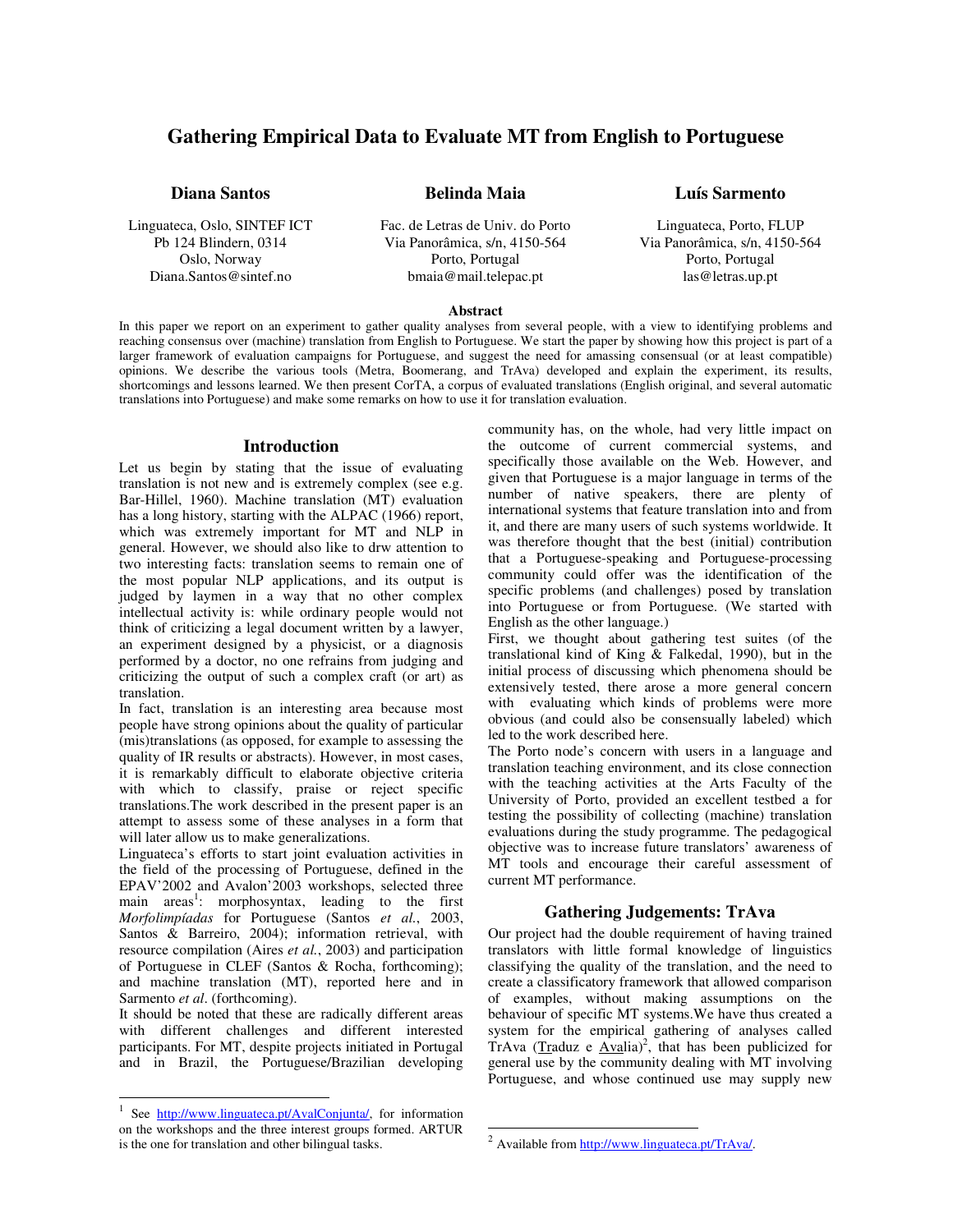user requirements and functionalities, as well as larger amounts of classified data.

Due to the exploratory nature of this work, the use of the system by students and other researchers throughout the experiment has led to an almost continuous refinement of functionalities and several different versions. Although in the present paper we are restricted, for lack of space, to presenting only the current system, we must emphasize that the whole development proceeded bottom-up, and that the changes were motivated by the analysis of the input presented to the (previous versions of the) system.

TrAva is thus a system whose goal is to come to grips with some of the intuitively employed criteria of judging translation, by producing a relatively easy framework for cooperatively gathering hundreds of examples classified according to problems of (machine) translations.

From the analysis of the initial input to the system, it became clear that one should not rely on non-native competence to produce sentences to be translated, and thus we enforced the requirement that authentic English materials should be employed (and their origin documented, see Figure 1). Likewise, we required that only native speakers should classify translations, which means that so far we have only collected authentic English



#### **Figure 1 - Distribution of the origins of English sentences in TrAva (1270 sentences)**

source language examples automatically translated into Portuguese and classified by Portuguese native speakers. In order to be able to compare and gather large amounts of sentences with the same "classification", and also to reduce subjectivity (or error) in the classification of the English text, we used the British National Corpus (BNC), Aston & Burnard (1996), and its PoS-tagging, as a first organization criterion. (Note that the students were also being taught to use the BNC in their translation education, so no additional training was required for the MT evaluation exercise.) The user is requested to indicate a sequence of PoS tags and classify the problems in the translation of this particular sequence, and not anywhere else in the sentence. One may submit the same sentence with a different target sequence, when additional interesting problems are observed, but ideally one should be considering each problem or structure in turn.

Due to the availability of Web-based MT engines, compared to systems that require acquisition, installation and/or format conversion, and given that we did not want to restrict the evaluation work to in-house members, but instead to offer it as a joint activity to the community

concerned with Portuguese language processing and even with MT, we chose to evaluate the performance of Web MT systems. As a preliminary step, two systems were developed: METRA (a meta-MT engine), http://poloclup.linguateca.pt/ferramentas/metra/ and Boomerang, a system that sequentially invokes MT in the two directions until the same output is produced, http://poloclup.linguateca.pt/ferramentas/boomerang/. They helped us identify problems and solutions to the engineering of invoking remote systems,<sup>3</sup> and also gave us

valuable insight into the relationships or dependencies among the seven MT engines involved. The final set used in TrAva contains the following four MT services:<br>FreeTranslation System E.T.Server and Amikai<sup>4</sup> FreeTranslation, Systran, E-T Server and Amikai.

#### **A four-fold Classification Activity**

The user of TrAva has, first, to decide which part of the sentence s/he is going to evaluate, and PoS-classify it. The text is then submitted to the four MT engines referred to above and the results are presented to the user, who reports on how many translations display problems in translating the selected part. Only then can the user engage in the most time-consuming (and complex) classification activity, namely to identify, using TrAva's grid, the problems that appear in the translation(s).

Finally, and optionally, the user can also provide an alternative translation (this is encouraged), together with comments in free text. These comments have provided us with valuable input not only on several inadequacies of the current classification grids but also with feedback about the usability of the system. The alternative translation can also be considered a kind of classification (it may at least be used, in the future, as data for a reclassification, and for refining the grid).

A feature that may be difficult to understand is TrAva's requirement that the user classify more than one translation at once, and thus it requires some explanation on our part: Our main wish is to identify cases which are difficult enough not to have been (totally) solved by any system yet, rather than compare the systems. One would expect to have problems that originate in the differences between English and Portuguese and that are not covered by current state of the art systems, such as questions, the translation of reflexives, modal verbs, homographs, complex noun phrases, etc, to mention just a subset of the problems investigated. So, we were expecting many translations to display the same or similar errors.

However, when it comes to a fine-grained classification of the problem, it appears that different systems often make different errors, and we are aware that it may be confusing for a user to try to classify all of them in one fell swoop.

# **Yet another Parallel Corpus: CorTA**

One of the most relevant by-products of our experiment is CorTA (Corpus de Traduções automáticas Avaliadas), a corpus of annotated MT examples from English to

 $3$  One has to deal with timeout, or "system not available", with error messages, with excess length and consequent truncation, and – astonishingly – even sometimes with character codes and punctuation.

URLS are: http://www.freetranslation.com,<br>ww.systransoft.com/, http://www.linguatec.de, http://www.systransoft.com/, http://standard.beta.amikai.com/amitext/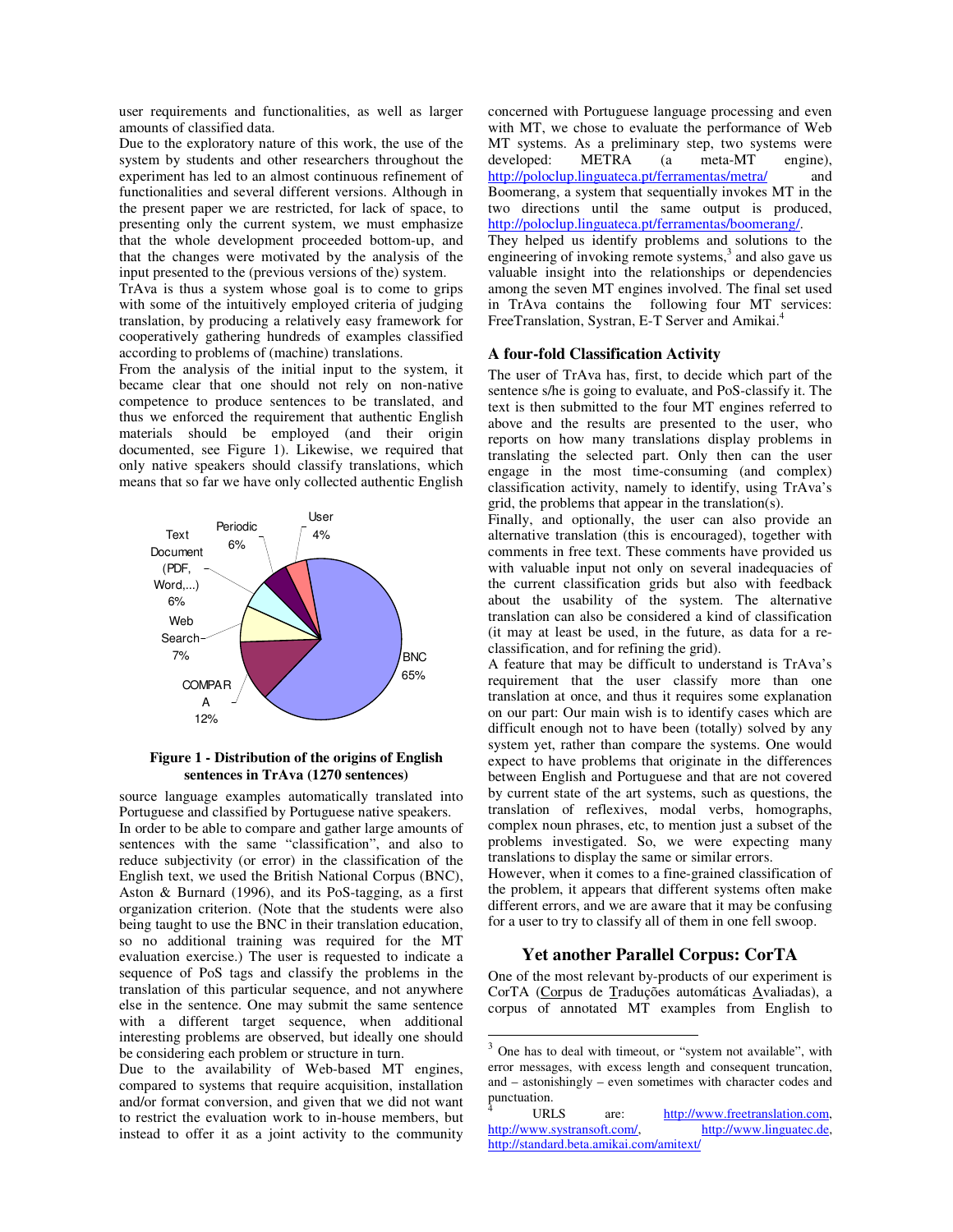Portuguese with non-trivial search possibilities. This novel resource has currently around one thousand input sentences (about 65% coming from the BNC) and, in addition to the usual search in parallel corpora like DISPARA (Santos, 2002), it allows for selection by kind of error and by translation engine. IMS-CWB (Christ et al., 1999) is the underlying corpus processing system.

CorTA is available at www.linguateca.pt/CorTA/, and is meant to grow at the rate required by the cooperative compilation of evaluations through TrAva. It is "frozen" in the sense that we do not plan to continue its development before October 2004, but until then we wish to receive feedback and gather more data, in order to assess what could be done and in which direction(s) it should be further developed.

This corpus is different in several ways from the one described in Popescu-Belis *et a*l. (2002). Instead of a set of reference translations, it displays a set of (sometimes, correct, but usually incorrect) translations, which have not been hand-corrected, only hand-classified in relation to a subset of the problems they display.

Also, while the classification of Popescu-Belis *et al*.'s corpus is performed by a small group of experts (translation teachers), ours is cooperatively created by a set of people with little background, if any, in translation evaluation and is in principle open to any person who is a native speaker of one of the languages and knows the other well enough.

Although no numbers have been reported, we also expect the creation of such a corpus to be much more timeconsuming than ours. On the other hand, their result will be a reference material, while ours, as it stands, can only be seen as a tool for empirical research in evaluation, translation, and human inter-agreement.

# **Lessons Learned**

Although the system was initially created to allow cooperation among MT researchers, we soon learned that one cannot expect people to gather enough material for reliable research, without having some financial or other reward (such as project funding). Thus, if one wants people to consistently use a system whose primary goal is to provide data for later research, one has to employ students and/or people who may directly benefit from using it (such as those writing assignments).

So – as is, in fact, also the case in other kinds of empirical data gathering, such as software engineering (Arisholm et al., 2002) – one has to use students and not experts or translation professionals. In the case of TrAva, however, given that, as pointed out in the initial section, every one seems to have intuitions about translation quality, we believe that students of translation are expert enough when compared to "real" laymen.

Another relevant lesson is that very often a problem can be classified according to source-language, transfer/contrastive, or target-language criteria, and that this is a source of confusion to users of TrAva and consequently also of CorTA. For example, suppose the user was interested in the complex noun phrase *the running text mode* and one system had provided \**o modo correndo do texto* (!). One could classify this erroneous translation as (English) attachment ambiguity wrongly analysed; (contrastive) incorrect resolution of ambiguous *ing*-form (adj-> verb); (Portuguese) wrong article

insertion/use, etc. All presuppose some model of how the system works – and may therefore be wrong – but by trying to guess the causes of the error, one may come to significant generalizations and, anyway, one cannot prevent people from thinking!<sup>5</sup>

So, while TrAva may seem flawed because different users may use different strategies to classify the problems, we believe it is also a strength that allows higher-level cause classification instead of simple objective correction. One is then able to look for all cases in the corpus that come from wrong PoS assignment regardless of the actual words or even the English patterns employed.

As the project developed, various other things became clear. For instance, we recognized the desirability of asking people to provide a good human translation, and the need to classify the MT output as acceptable in both Brazilian and European Portuguese.

# **Concluding Remarks**

Obviously, the work we report here has never been thought of as an ultimate step in MT evaluation, but as a (maximally) unbiased pre-requisite for discovering a number of problems and for eventually producing a roadmap for MT into and from Portuguese.

We have not, at this stage, even tried to define metrics that could be employed to measure MT output, although we believe that CorTA could be a starting point for training automatic evaluators and for investigating the agreement with human intuitions about translation quality. There are a number of metrics and procedures used in MT evaluation (see Dabbadie *et al*., 2002, for an overview), several of them making use of reference translations created by human translators, and specifying different translation goals (such as terminology coverage, NER handling, or syntactic correctness by counting the quantity of editing required). Because of their attempt at generality, they fail to consider the specific linguistic problems that the pairing of two particular languages poses. It is this language-dependent part that we want to address and to which we feel confident that the Portuguese-processing community can significantly contribute.

TrAva and CorTA are thus tools that allow everyone to look at specific problems of translation between the two languages and to suggest further ways to create representative samples (test suites) to test automatic translation per problem, instead of using "infamous" and irrelevant sentences from Shakespeare or the Bible or from the tester's (lack of) imagination: "this is a test", "hello, world", and the like.

One should not forget that significantly and surprisingly good machine translation(s) can already be found as output of MT systems on the Web, and it is important to consider this in any reliable assessment. Although the judgments currently stored in TrAva are by no means representative, it is interesting to report that, in the process of testing probable sources of problems, users were partially happy in up to 66% of the cases, i.e., they considered 66% of the translations faultless regarding the phenomena under investigation, see Figure 2. CorTA can thus also be used as repository of solved problems (or of

 $<sup>5</sup>$  On the contrary, instead of asking people to replicate machines,</sup> it would be more useful to ask them to think.